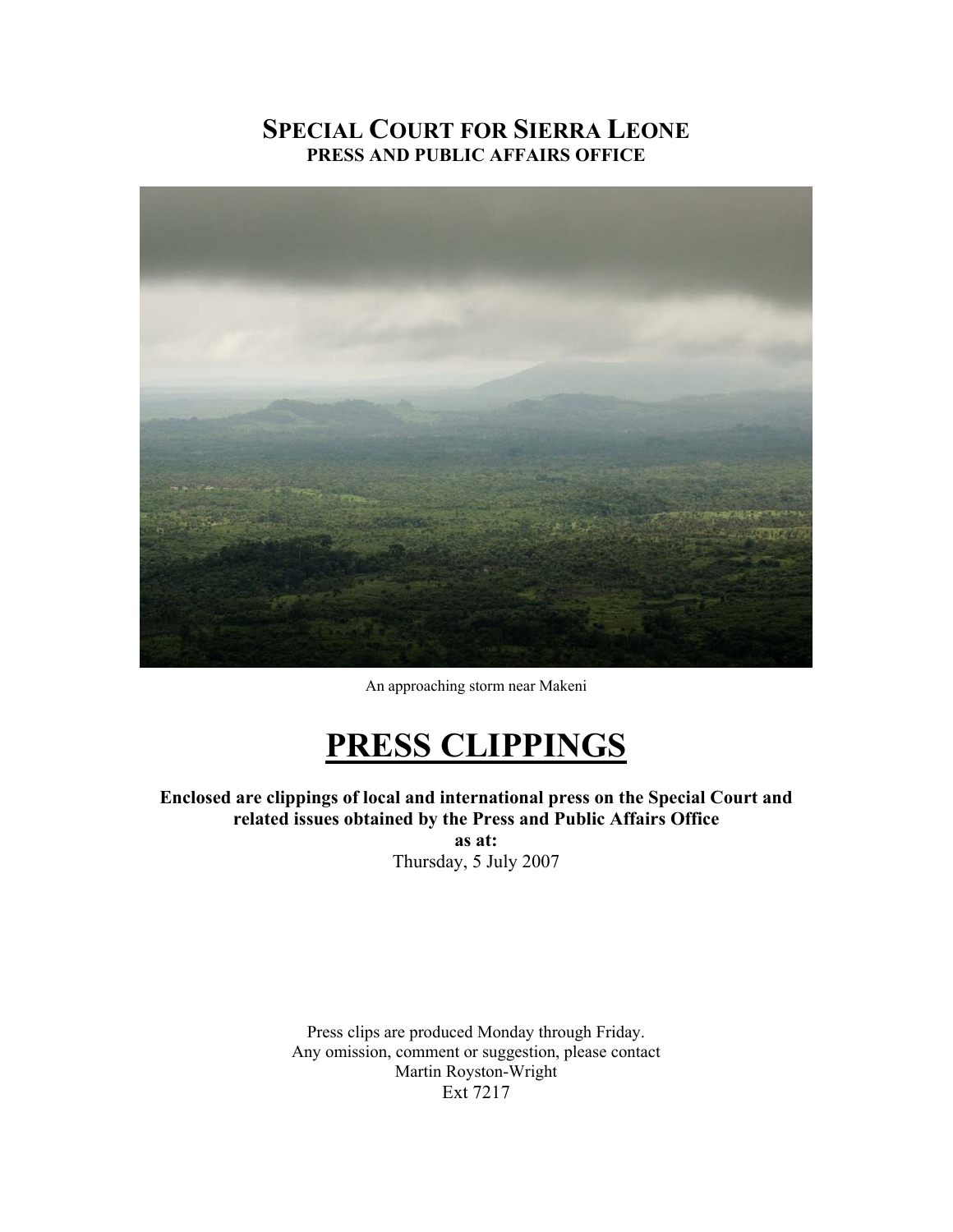| <b>International News</b>                                                    |           |
|------------------------------------------------------------------------------|-----------|
| Justice for Charles Taylor / The Christian Science Monitor                   | Pages 3-4 |
| Liberia: Is Mad Man Charles Taylor Creator, Ghadafi Mad?/ The Liberian Times | Page 5    |
| UNMIL Public Information Office Media Summary / UNMIL                        | Pages 6-7 |
| Uganda to Set Up Special Court for Rebels / <i>Voice of America</i>          | Pages 8-9 |
| Rwanda Major Guilty of UN Murders / BBC Online                               | Page 10   |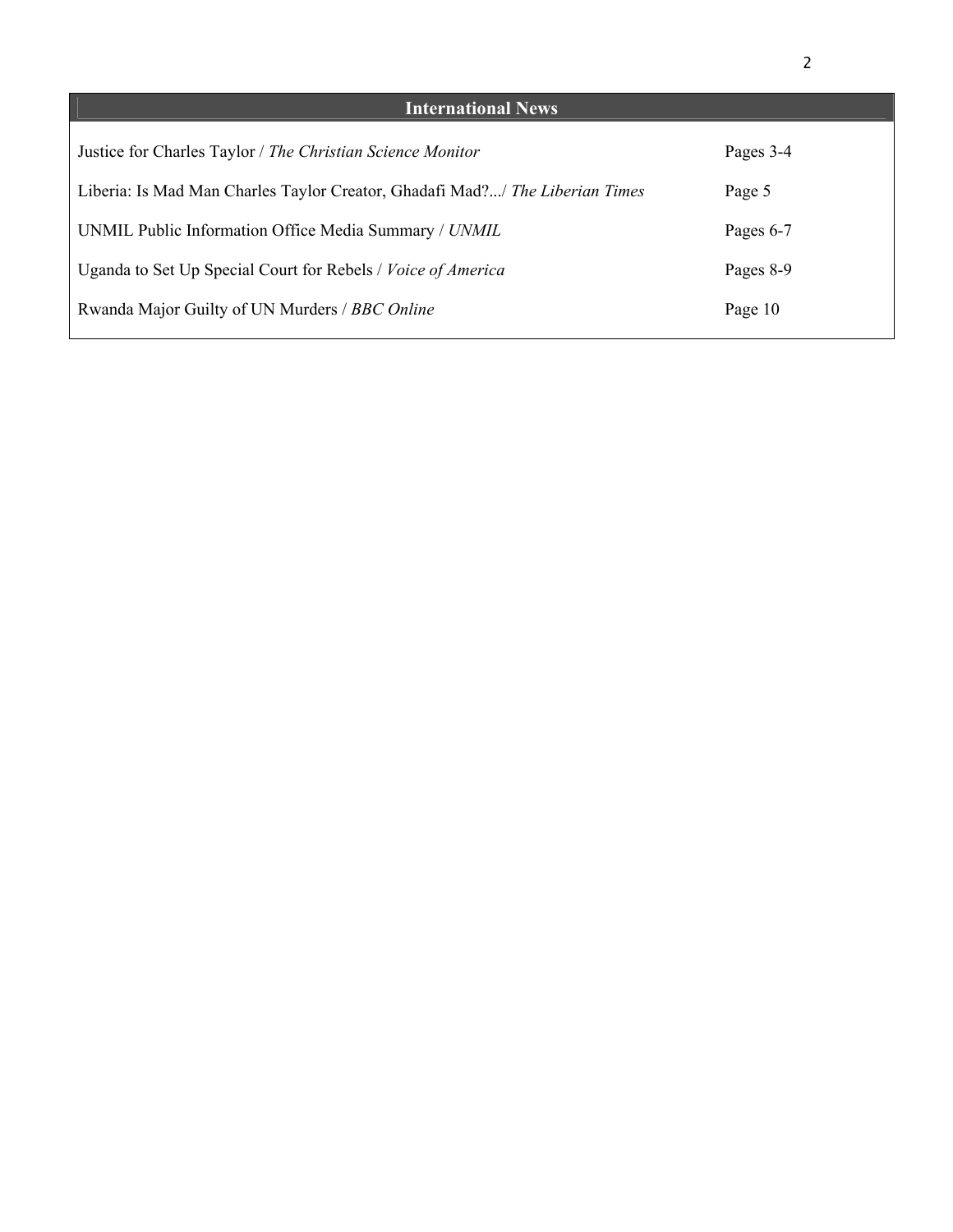# The Christian Science Monitor

Thursday, 5 July 2007 Opinion

### **Justice for Charles Taylor**

Can this war-crimes court finally get it right?

By Helena Cobban Charlottesville, Va.

How effective are war-crimes courts at demonstrating that no one, regardless of his position, is above the law? Many rights activists had hoped that – after their disappointment with the trials of Yugoslavia's Slobodan Milosevic and Iraq's Saddam Hussein – the trial of former Liberian President Charles Taylor, under way in The Hague, could finally send the "right" deterrent message to other potentially abusive national leaders.

If this does happen (and I have some doubts), then it won't be happening anytime soon. On Monday, judges at the Special Court for Sierra Leone (SCSL), which is trying Mr. Taylor on 11 counts of war crimes and crimes against humanity, confirmed that they've postponed the trial until Aug. 20. Taylor had previously sacked one lawyer the court had assigned to him. He wanted to defend himself, just as Mr. Milosevic did. But the SCSL judges clearly feared he would imitate the time-wasting and grandstanding that Milosevic engaged in before he died. So they've assigned Taylor new lawyers and have given them several weeks to prepare. (It's still unclear whether Taylor will cooperate with them.)

Like all criminal defendants, Taylor should be considered innocent until he is proven guilty. But there is much strong evidence against him. In 1989, he launched an armed uprising in his native Liberia and he soon emerged as a powerful and brutal participant in the civil war that then laid waste to the country. In 1996, the civil war officially ended, and, in the presidential election held in 1997, Taylor won a strong victory. Even after he became president, he continued to act like a warlord, abusing the citizenry and selling vast amounts of Liberia's natural resources for personal gain. (US evangelist Pat Robertson was one close business partner.)

Taylor also gave allegedly strong support to participants in the civil war roiling neighboring Sierra Leone. It was for those acts that the SCSL indicted him. In July 2003, President Bush started calling openly for his ouster. That August, the Nigerian president offered Taylor a safe haven there – provided he agree to stay out of Liberian politics. Taylor took up the offer. Then, in 2006, just before Mr. Bush visited Nigeria, the Nigerian authorities arrested Taylor, and the UN took him for trial at the SCSL.

The SCSL is a joint project of the UN and the Sierra Leonean government, located in Sierra Leone. However, the Sierra Leoneans feared that Taylor's trial might seriously destabilize the country's still-fragile politics. So, unlike the court's 10 other cases, this one was moved to the underutilized courtrooms of the International Criminal Court (ICC) in The Hague.

In 2002, when the UN was figuring out how to deal with the aftermath of the many atrocities committed during Sierra Leone's civil war, they tried to correct flaws that had become evident during the work of Africa's oldest war-crimes court, the International Criminal Tribunal for Rwanda (ICTR). Serious criticisms of the ICTR have been expressed – by myself and others – on five main grounds. Despite the excellent motives of ICTR's founders and officials, it has been selective in its choice of cases. It has been disconnected, both geographically and conceptually,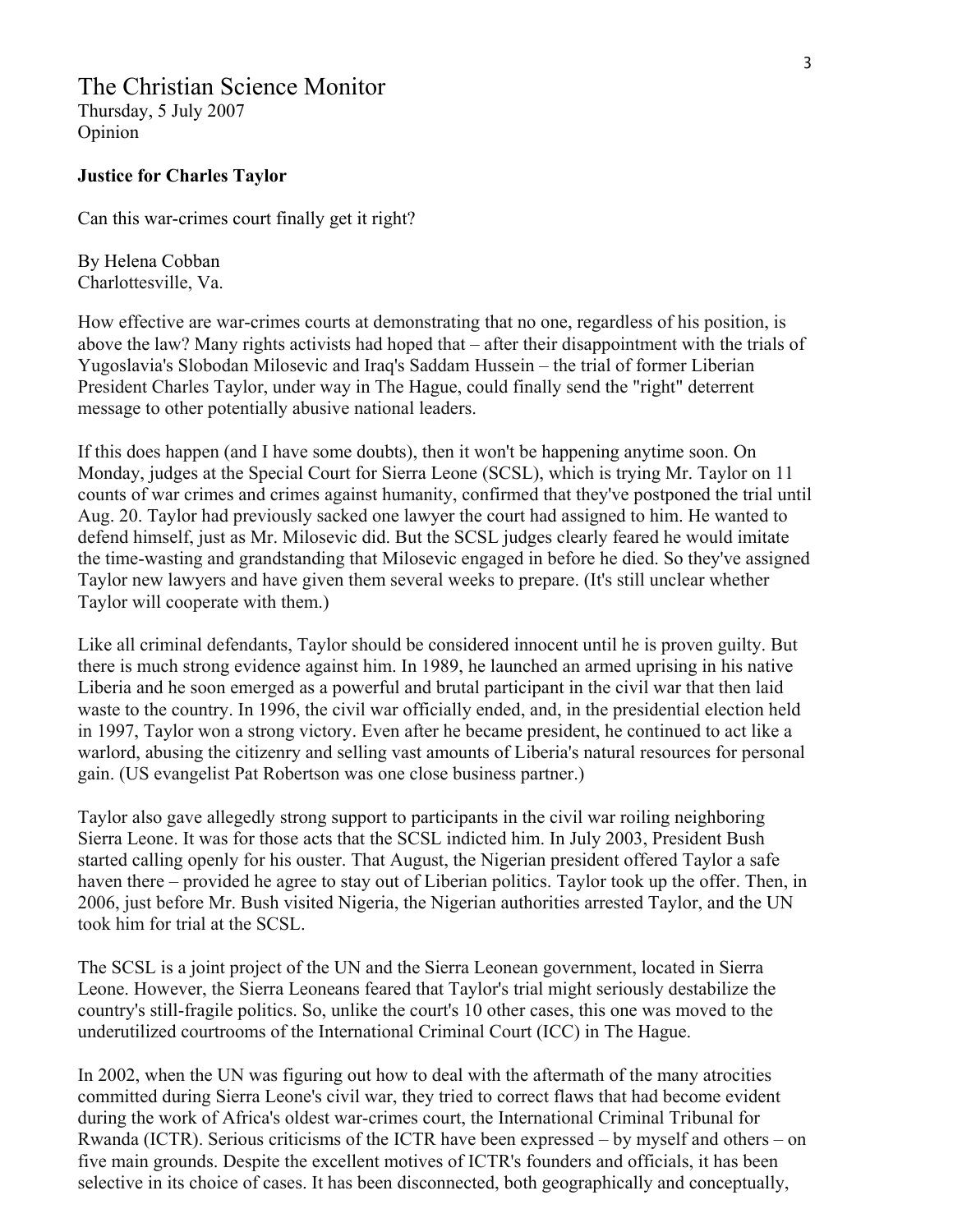from the primary stakeholders whom it seeks to serve, inside Rwanda. It has been very expensive, gobbling up international aid dollars. It has been largely unaccountable, either to the survivors of the Rwandan genocide or to anyone else. And it has strongly polarized Rwandan politics.

So in Sierra Leone, the UN located its new war-crimes court inside the country, and, by making it a "joint" court with the national justice system, they tried to maximize the good effects it would have on that system. Also, alongside the court, the UN established a Truth and Reconciliation Commission, that could – like its earlier model in South Africa – help build national reconciliation while getting the truth out about earlier atrocities. (The Sierra Leonean TRC finished its work in 2004, leaving a mixed record of achievement.)

When it moved the Taylor trial to The Hague, the SCSL replayed some of the disturbing features of the ICTR. Today, we still don't know how this trial will play out for the SCSL and for Sierra Leone's hard-pressed people.

It is good that Taylor's capacity to cause them further harm has, for now, been severely curtailed. But there are other ways that outcome can be achieved. For example, peace negotiators in northern Uganda are seeking to reintegrate their worst local warlord, Joseph Kony, back into normal society, much as Abraham Lincoln did with the US's Southern rebels after the civil war. (That approach has worked well in other places, including Mozambique and South Africa.) Also, unless the Sierra Leoneans can build a sustainably peaceful order, other warlords will emerge there in the future.

Events in the well-funded Hague courtroom may all seem very distant from the concerns of the Sierra Leoneans, who are still reeling from the impoverishment, mass killings, and dislocations inflicted on them.

• *Helena Cobban is a Friend in Washington for the Friends Committee on National Legislation. The views expressed here are her own.*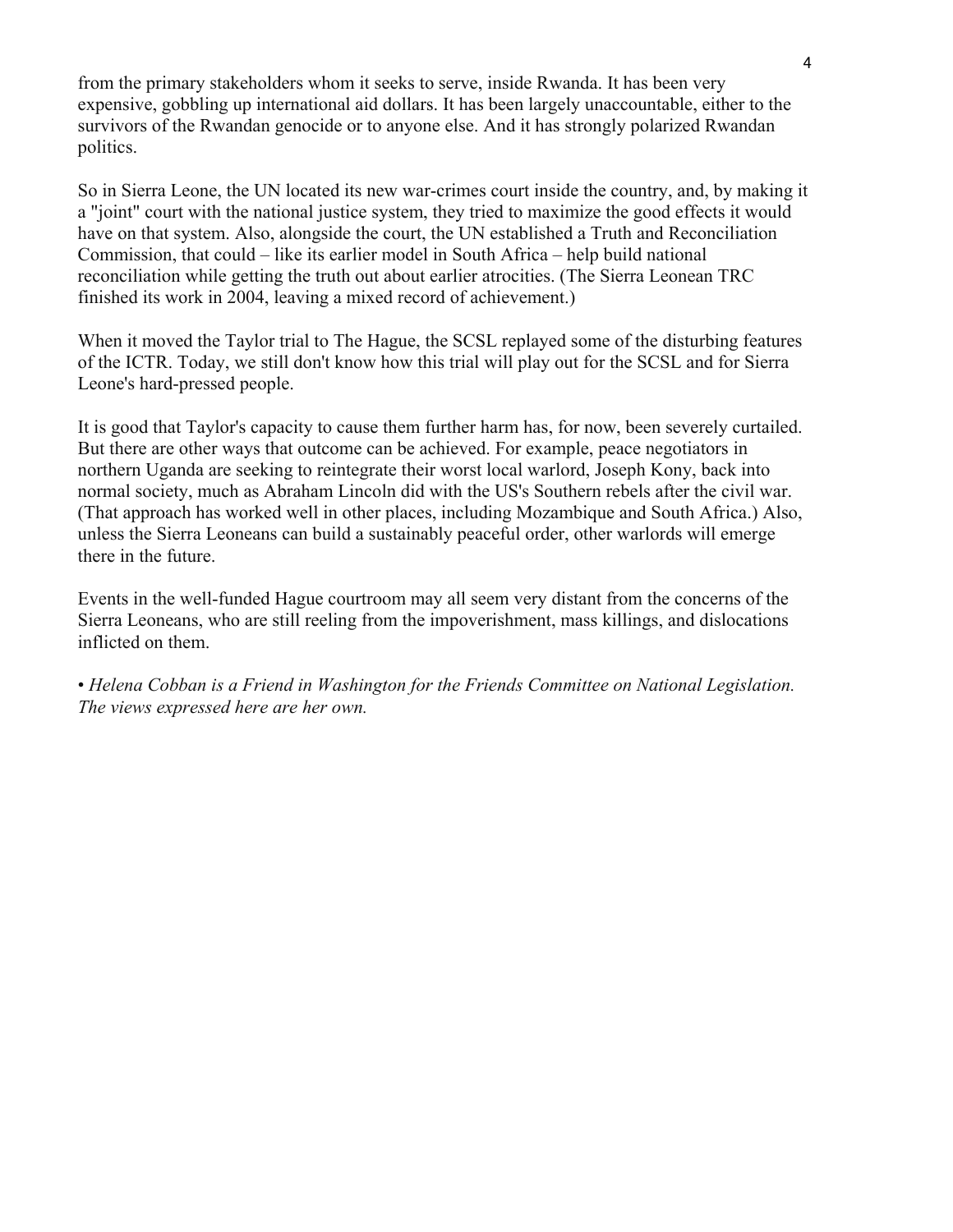The Liberian Times Wednesday, 4 July 2007 Opinion

### **Liberia: Is Mad Man Charles Taylor Creator, Ghadafi mad? part I**

by Sam K Zinnah / Contributing Writer

### *President of Libya, Muammar Abu Minyar al-Ghadafi. Is he Mad?*

In June of 1997, 98 Ghanaians were deported from Libya. Prior to their deportation, they were arrested at their various workplaces and detained for periods between two and three months before their deportation. Over 50 more Ghanaians were left languishing in Libyan cells awaiting deportation.

In November 2000, hundreds of African immigrants, mainly Nigerians and Ghanaians, living in Libya were arbitrarily rounded up beaten and some killed by Libya security forces. Their possessions were taken away from them and later expelled from the country. Embarrassed over the treatment, the Ghanaian president "at the time" J. J. Rawlings personally traveled to Libya to take delivery of his citizens.



In 2004, 251 Ghanaians were again deported from Libya. Muammar Abu Minyar al-Ghadafi was among the Africans that were forcibly pushed out of their land by the Arabs and some Europeans. Decades now, those false (white) Africans have dehumanized other Africans who suppose to be part of them. So if Ghadafi is really serious to create the United States of Africa, he must be ready to expel the Arabs and whites Europeans that forcibly settled in Mauritania, Morocco, Tunisia, Egypt and other white occupied lands in Africa.

Over the years, Ghadafi has been one of the covert hands behind every conflict in the region. He overtly trained Charles Taylor to take on parts of West Africa while he relaxed in his multi-million dollars palace in Tripoli.

In 1997, the French Weekly Newspaper published some of Ghadafi's colleagues assets. For example: General Sani Abaca of Nigeria, USD\$20 billion, late Ivorian President Flex Houphet. Boigny, USD\$ 6 billion, General Ibrahim Babangida of Nigeria, USD\$ 5 billion, the late President Mobutu of Zaire, USD\$4 billion, President Mousa Traore of Mali, USD\$2 billion, Henri Bedie of Ivory Coast, USD\$300 million, President Denis N'guesso of Congo, USD\$200 million, President Omar Bongo of Gabon, USD\$80 million, President Paul Biya of Cameroon, USD\$70 million, President Haile Mariam of Ethiopia, USD\$30 million, President Hissene Habre of Chad, USD\$3 million, indicted former Liberian President Charles Taylor, The late President Gabassinga Eyadema of Togo, former Ghanaian president Jerry J. Rawlings, Bokena Faso's Blaist Camporare, and the late President Samuel Doe of Liberia; a host of African government ministers would make an updated list. Portion of these stolen monies are covertly kept in Libya. Is Mr. Revolutionary "Ghadafi" prepared to return the portion of these stolen monies to the appropriate countries? Is he ready to confess his evil deeds in the region?

For decade now, Qaddafi's campaign to install tele-guided regimes in various African states had encountered series of frustrations but he still believed that the United States of Africa is a prerequisite to the unity of Africa. In my view, there is "the continent of Africa" but there will never be "a United States of Africa". The above names and assets serves as my convincing point for my view. Compare the assets of these dictators to the conditions of the masses in the region or the living condition of their citizens.

The unity of Africa will affect the economy of the west so the continent of Africa will always be the diamond mine of the west. Ghadafi must really be mad "to go causing noise all around the continent" for something that he has never encouraged in the region.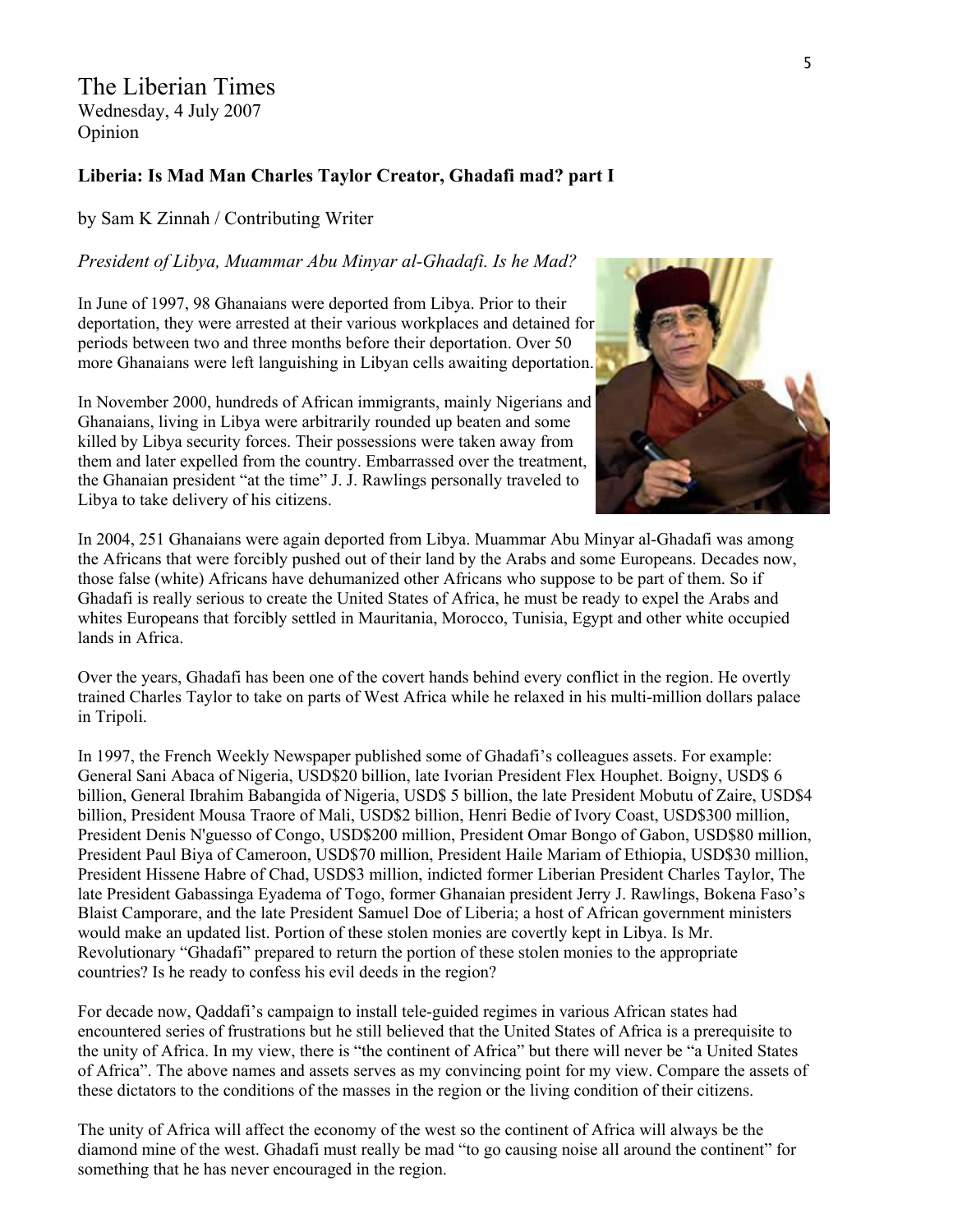

United Nations Mission in Liberia (UNMIL)

### **UNMIL Public Information Office Media Summary 4 July 2007**

*[The media summaries and press clips do not necessarily represent the views of UNMIL.]*

# **International Clips on Liberia**

# **President Dos Santos Sends Message to Liberian Counterpart**

Accra, Jul 03, 2007 (Angola Press Agency/All Africa Global Media via COMTEX) -- A message from the Angolan head of State, Jose Eduardo dos Santos, was delivered Monday in Accra, Ghana, to the Liberian President, Ellen Johnson Sirleaf. The letter, handed by Foreign minister, Joao Bernardo de Miranda, on the fringes of the 9th Summit of the African Union (A.U), stresses the interest of the Angolan Government in reinforcing bilateral co-operation with Liberia.

# **Uncontrolled Trash Greatest Public Health Threat in Monrovia - UN**

Monrovia, Jul 03, 2007 (UN Integrated Regional Information Networks/All Africa Global Media via COMTEX) -- As mountains of garbage expand in the Liberian capital, Monrovia, the UN Environment Programme has called on the government and private sector to repair the country's broken system for collecting trash.

# **International Clips on West Africa**

# **Ivory Coast PM says he knows who tried to kill him**

ABIDJAN, July 4, 2007 (AFP) - Ivory Coast Prime Minister Guillaume Soro said he knows who tried to kill him by firing rockets at his plane last week and it was not members of his own movement, local media reported Wednesday. "It is an attack and we know who did it. There are traces, but I am not going to preempt the investigation," he was quoted as saying during a meeting with his military chiefs Tuesday in Bouake, where the attack took place.

### **Local Media – Newspaper**

### **Lawmakers Opt for Compromise over Budget Issues**

*(The News, The Inquirer and Heritage)*

• The ongoing debate in the National Legislature over issues of the draft fiscal budget has taken a rather compromising trend as the House of Representatives on Tuesday resolved at an executive session for Finance Minster Antoinette Sayeh, Auditor-General John Morlu and Bureau of the Budget Director Augustine Ngafuan to reconcile whatever differences they may have over the budget.

### **Taylor Pleads Not Guilty on Sexual Slavery and Rape**

*(The News, National Chronicle, The Inquirer, The Liberian Diaspora, National Chronicle and New Democrat)* 

• Former Liberian President Charles Taylor on Tuesday made a surprised appearance at his war crimes trial in The Hague for the first time, having entered a plea of not guilty to sexual slavery and rape as contained in a new count.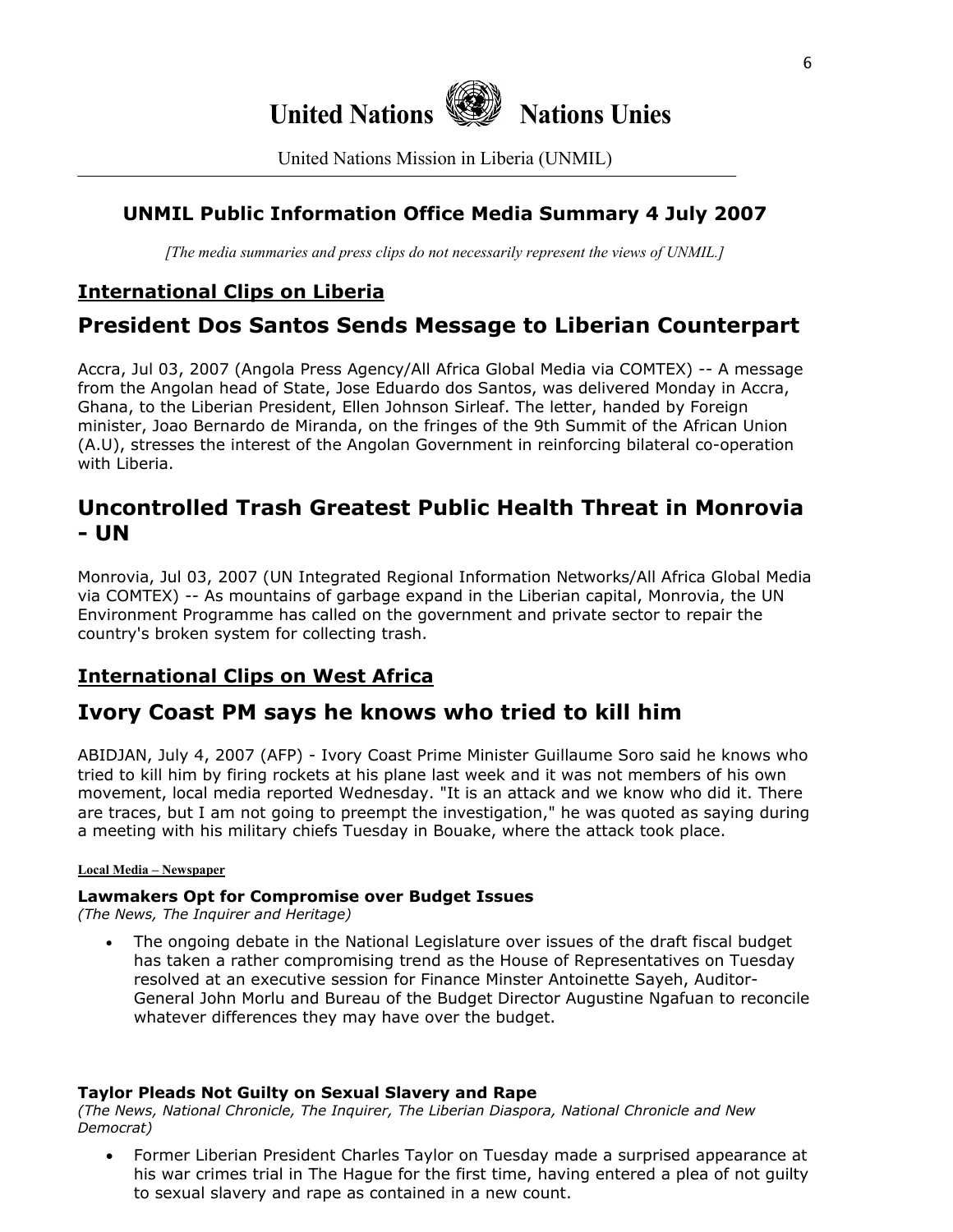#### **Lawmakers to Debate Critical Bill**

*(Daily Observer)* 

• A proposed legislation seeking to freeze or confiscate the assets of corrupt public officials has been introduced for debate at the House of Representatives. The Bill was recently forwarded to the National Legislature by President Ellen Johnson Sirleaf. But the Legislative Caucus of the National Patriotic Party (NPP) said the proposed bill is "vindictive" and would resist its passage into law as such.

#### **Opposition Party Rejects Request for Consultative Talks**

*(*Daily Observer*)* 

• The Liberty Party says it will not participate in Friday's consultative meeting with President Ellen Johnson Sirleaf. President Sirleaf had requested a meeting with leaders of political parties in Monrovia, but the Liberty Party said it would not attend the gathering on the grounds that the Government has supposedly failed to address issues of national interest.

### **UNMIL Officer-in-Charge Says Liberia at a Crossroads**

*(Public Agenda)* 

• The Officer-in-Charge of the UN Mission in Liberia (UNMIL) and Deputy Special Representative of the Secretary-General Jordan Ryan said Liberia was now at a crossroads in its attainment of lasting peace. He made the assertions recently at a ceremony in Monrovia to award peacekeeping medals to UN Police Officers from Fiji.

**Local Media – Radio Veritas** *(News monitored today at 9:45 am)*

#### **Presidency Sends Crucial Acts to Lawmakers**

#### **Government Financial Experts and Lawmakers Meeting Fails**

#### **Political Party Declines Meeting President Friday**

#### **Court Gives Money for Taylor's Defence**

• According to Reuters News Agency, the Special Court for Sierra Leone announced that it will give a monthly grant of US\$70,000 for the legal defence of former President Charles Taylor. The agency quoted the Court official as saying that this amount would be given for Mr. Taylor's defence despite suspension that he was hiding a huge personal wealth.

*Complete versions of the UNMIL International Press Clips, UNMIL Daily Liberian Radio Summary and UNMIL Liberian Newspapers Summary are posted each day on the UNMIL Bulletin Board. If you are unable to access the UNMIL Bulletin Board or would like further information on the content of the summaries, please contact Mr. Weah Karpeh at karpeh@un.org.*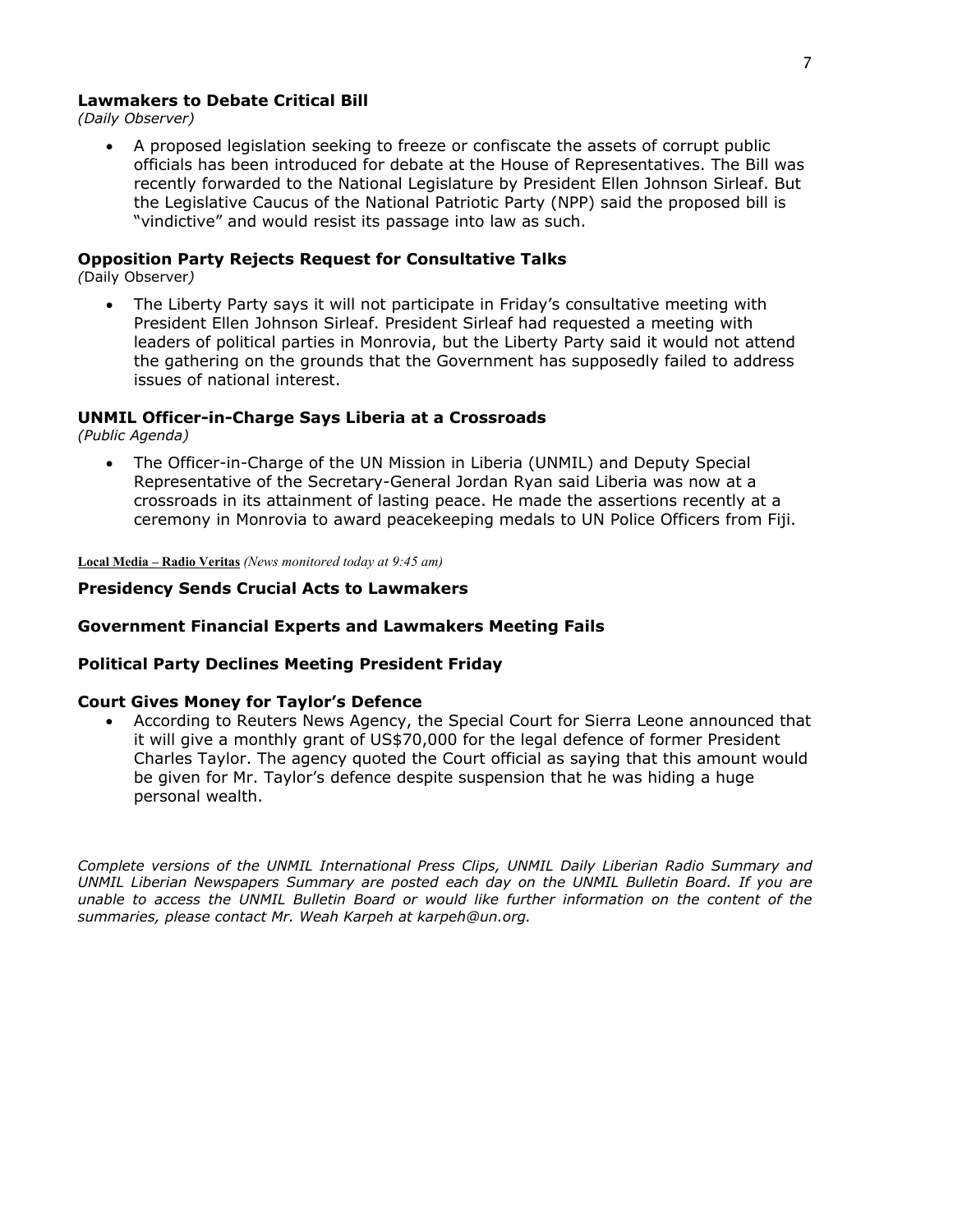## Voice of America Thursday, 5 July 2007

### **Uganda to Set Up Special Court for Rebels**

By Peter Clottey Washington, D.C.

Uganda's government Wednesday said it will soon set up a special tribunal, which would deal with war crimes allegedly committed by the Lord Resistance Army rebels during its 20 year insurgency against President Yoweri Museveni's government. However, internal affairs minister Ruhakana Rugunda said the tribunals would not handle alleged atrocities committed by the national army, Uganda People's Defense Forces (UPDF) because he said the army already has existing court marshals for punishing soldiers. But the rebels have described the government's move as "backstabbing". The LRA also accused the government of flouting the recently signed agreement on accountability and reconciliation by targeting only the rebels for trial, while leaving out the alleged UPDF perpetrators.

Ruhakana Rugunda tells VOA English to Africa reporter Peter Clottey in a telephone interview what the tribunals would entail

"It is true that there is going to be alternative justice mechanism to be able to handle the cases of accountability and reconciliation, following the signing of the agreement on agenda item number three. However, consultations would soon be taking place with key stakeholders to agree on the exact form of justice mechanism," he noted.

He said the justice mechanism would be a mixture of justice systems to address the issue of the accountability and reconciliation.

"In effect it would be a combination of the formal justice system in Uganda, combined with traditional justice system, so that we get a maximum advantage from both systems in order to deal with this matter of impunity and reconciliation," he said.

Rugunda said the soon-to-be set up tribunals would be used to prosecute only the rebels who are alleged to have committed atrocities but not the national army, the UPDF.

"The reason is because over the years of the conflict, the Uganda People's Defense Forces Act has been used to try suspects who belong to the UPDF, and punishment has been meted out following this law. And therefore, there is a well-tested, a well-established system of using UPDF law to try the suspects. Therefore, we would continue using that law to try the suspects of the UPDF," Rugunda pointed out.

He denied the government has deceived the rebels as is being speculated.

"No, this is just summary of what we have agreed on, the question of deceit does not arise. This is a position that is well discussed, a position that we have agreed on. In fact, what we have done is merely to announce to the country the essential content of the agreement on accountability and reconciliation, at least the principles of it," he said.

Rugunda said he agrees with the leader of the rebels negotiating team, Martin Ojul, that both the government and the rebels should be held accountable for the atrocities committed in the northern part of the country.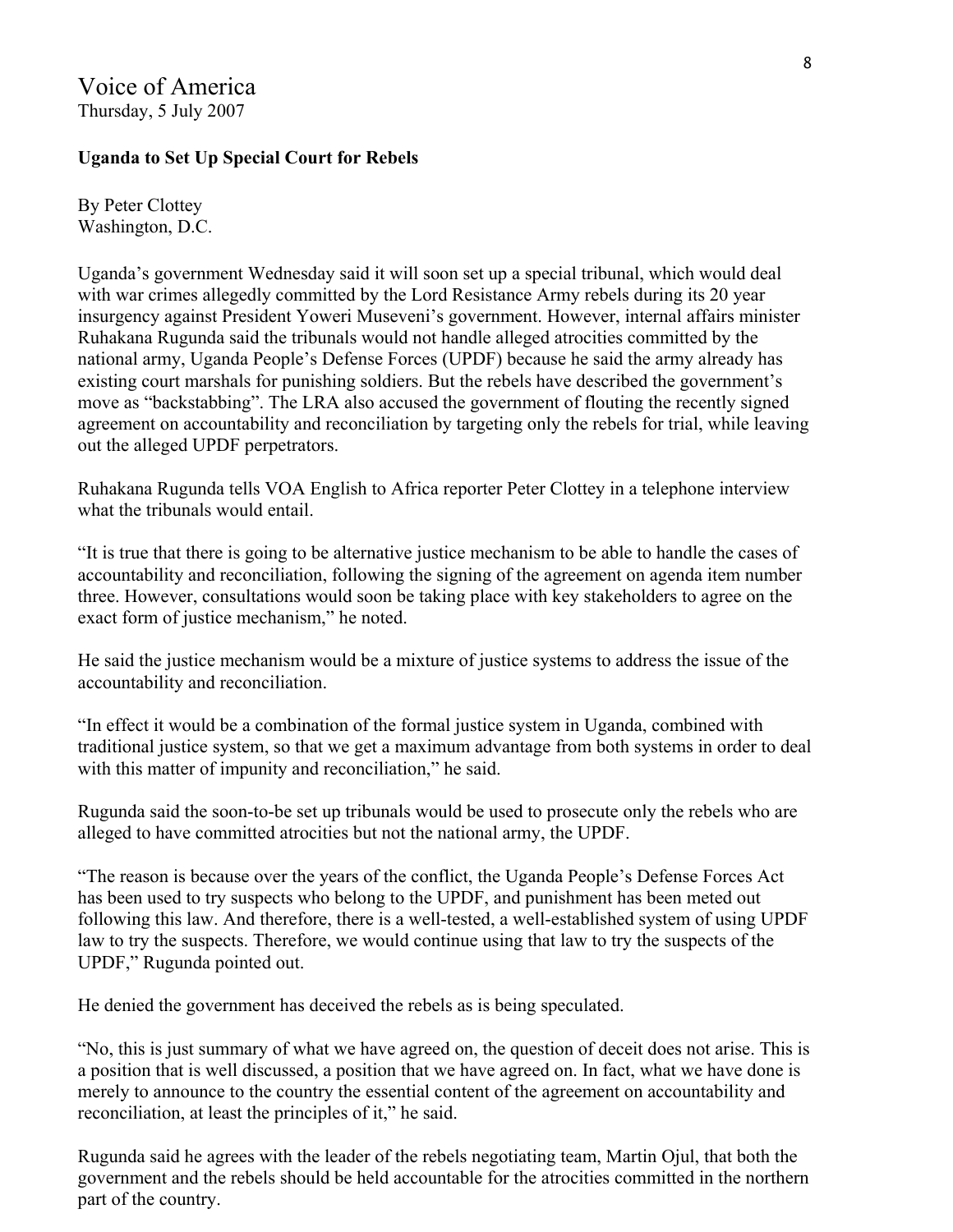"I agree with what Martin Ojul has said that accountability must cover everybody, it is just that the UPDF over the years has always had rigorous systems of accountability, and judicial systems have worked and worked very well; harsh punishment has been meted out of UPDF soldiers that have been found guilty. Some of them have actually been executed under this law, and therefore, rigorous accountability mechanisms over UPDF. All we are saying is that it should not only be UPDF that should account, but that Lord's Resistance Army members should also account," Rugunda noted.